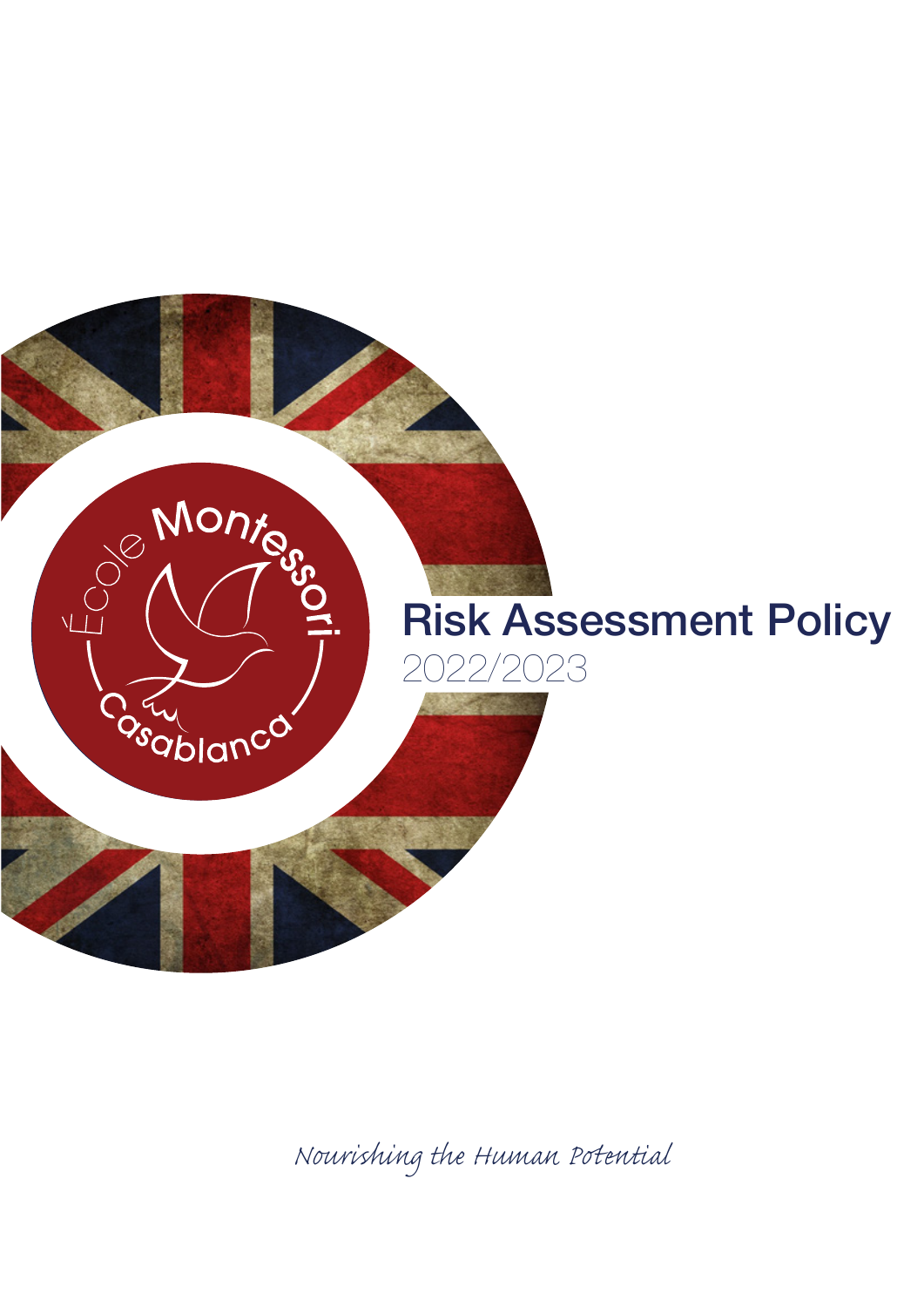Risk Assessment Policy

## Risk Assessment Policy

The purpose of this policy is to ensure that risks to health and safety are controlled wherever possible through the use of risk assessments. These should be reviewed on a regular basis and cover all identified risks to our pupils, our staff, our buildings and our grounds, in our daily routine and at all school events.

A risk assessment is a tool for conducting a formal examination of the harm or hazard to people that could result from a particular activity or situation.

- A hazard is something with the potential to cause harm.
- A risk is an evaluation of the probability (or likelihood) of the hazard occurring.
- A risk assessment is the resulting assessment of the severity of the outcome.
- Risk control measures are the measures and procedures that are in place in order to minimize the consequences of identified risk (e.g. staff training, clear work procedures, smoke/heat detectors, fire alarms, gas and electrical shut down points and insurance).

Risk Assessments are conducted by the Campus Manager or the DSL, as well as all teachers taking pupils on a trip. The risk assessment and associated control measures should be shared with all staff and voluntary helpers as appropriate to the activity or situation.

There are two main types of risk assessment: generic and specific.

Generic risk assessments should be completed for hazards or activities that are common throughout the school.

Specific risk assessments should be completed for particular tasks, procedures, equipment, locations, and educational visits, which have specific or significant risks. In some cases, risk assessments for individual pupils may be established, as appropriate, and shared with staff and parents/guardians as appropriate. These might include safeguarding risks, such as dangers posed by other pupils and the risk of pupil-on-pupil abuse, including sexting.'

The essential steps that are taken in order to comply with this policy are:

- Identify the hazards to health or safety arising from the activity, learning environment or setting.
- Decide who might be harmed and how.
- Evaluate the risks and decide whether existing risk control measures are adequate.
- Record your findings.
- Review your assessment and revise it if necessary.

Assessments identify significant risks and prescribe remedial action, i.e. risk control measures.

Thorough risk assessment involves answers to such questions as the following:

2

- What hazards are we faced with?
- Who might be affected?
- How can the risks be reduced to an acceptable level?
- Can effective measures be implemented now?